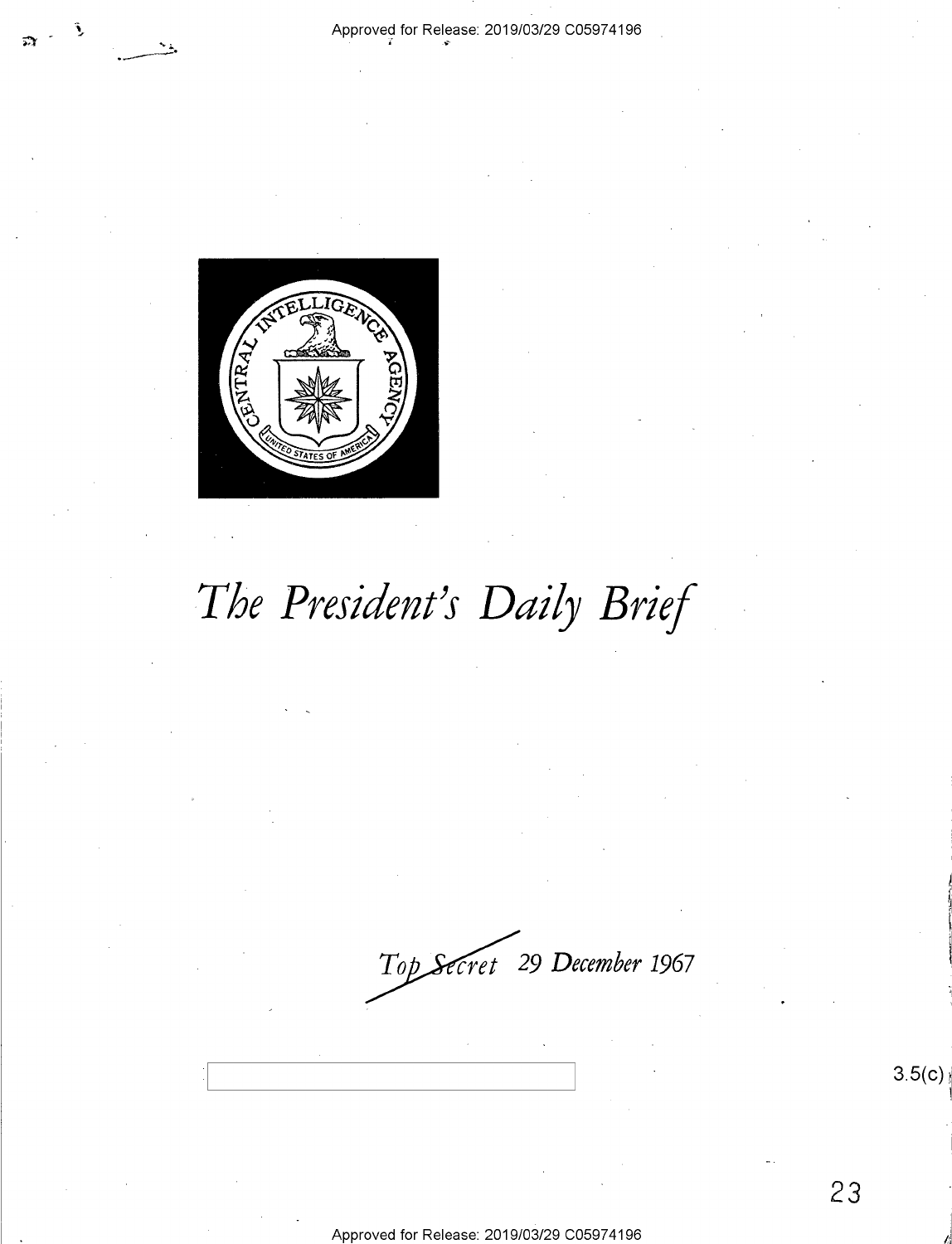Approved for Release: 2019/03/29 C05974196----------~I ~--~------------------------~

### DAILY BRIEF 29 DECEMBER 1967

CRFT

1. Cambodia

Sihanouk has been quoted by the Washington Post as saying he would "not intervene" if US troops entered Cambodia in hot pursuit of Vietnamese Communists--at least under certain conditions. One of these conditions was that he be convinced that the Vietnamese had entered Cambodia illegally,<br>and in an uninhabited region. He inand in an uninhabited region. sisted that Cambodian troops would resist any attacks on areas where Vietnamese had been living for a long time, as well as any "incursion" by South Vietnamese troops.

Sihanouk is said to have added that, although he would not invite any US officials to come for talks, he would "gladly receive" a personal envoy from President Johnson.

All this would be a major flipflop even for Sihanouk, and we have no confirmation that he has in fact changed his standard position, reaffirmed as recently as two days ago, that there are no Viet Cong in Cambodia and Cambodia would fight to the last man if South Vietnam or the US invaded.

2. Laos

Small-scale skirmishing is continuing in the southern part of the country. There is still no indication, however, that a major Communist offensive is under way.

3.5(c)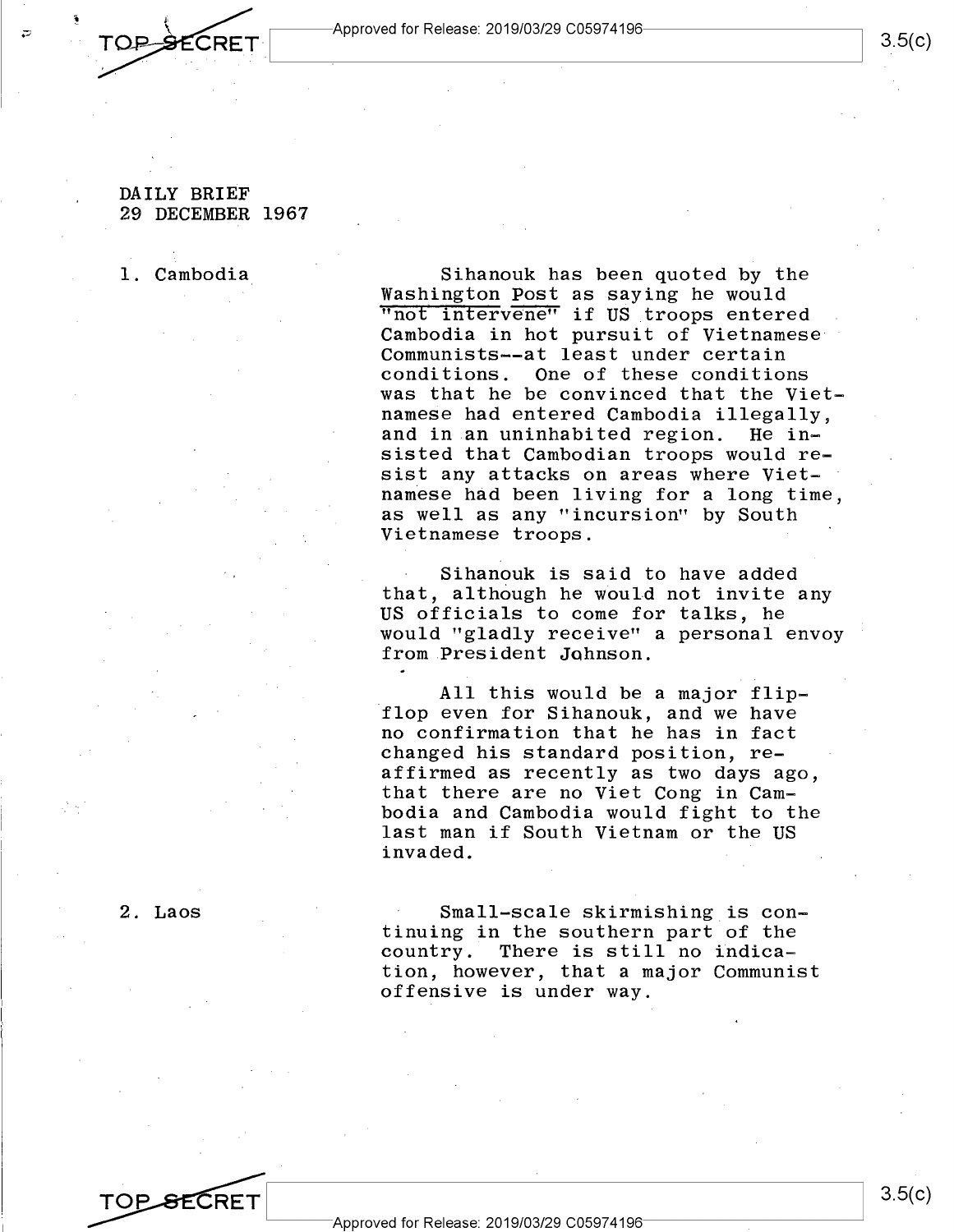\ **T.QJ3 SEC~Er** 

 $3.3(h)(2)$ 

 $3.5(c)$ 

3. Hong Kong

.Peking, concerned for some time over the use of violence in Hong Kong, probably hopes toning things down will encourage other dissatisfied, but non-Communist, groups to join in the "confrontation." Local Communist leaders will probably try to carry out Peking's directive, but may have trouble reining in their bomb-throwers.

4. Nigeria

The federal government plans to announce on Saturday that all Nigerian currency will be replaced sometime next month. Biafra will now have to try to sell its fairly sizable holdings of Nigerian pounds in a hurry, and probably at a steep discount. Up to now, gradual selling of these holdings has been Biafra's chief source of funds for the civil war--which is still dragging along.

5. Rumania

Moscow is said to have "broken" a contract to purchase oil drilling equipment from Bucharest, and to be pressuring Prague to cancel a large order for Rumanian-made railroad cars. This probably stems from Soviet irritation over Rumania's "independent" stand on important international issues, and more such economic reprisals may be in the offing.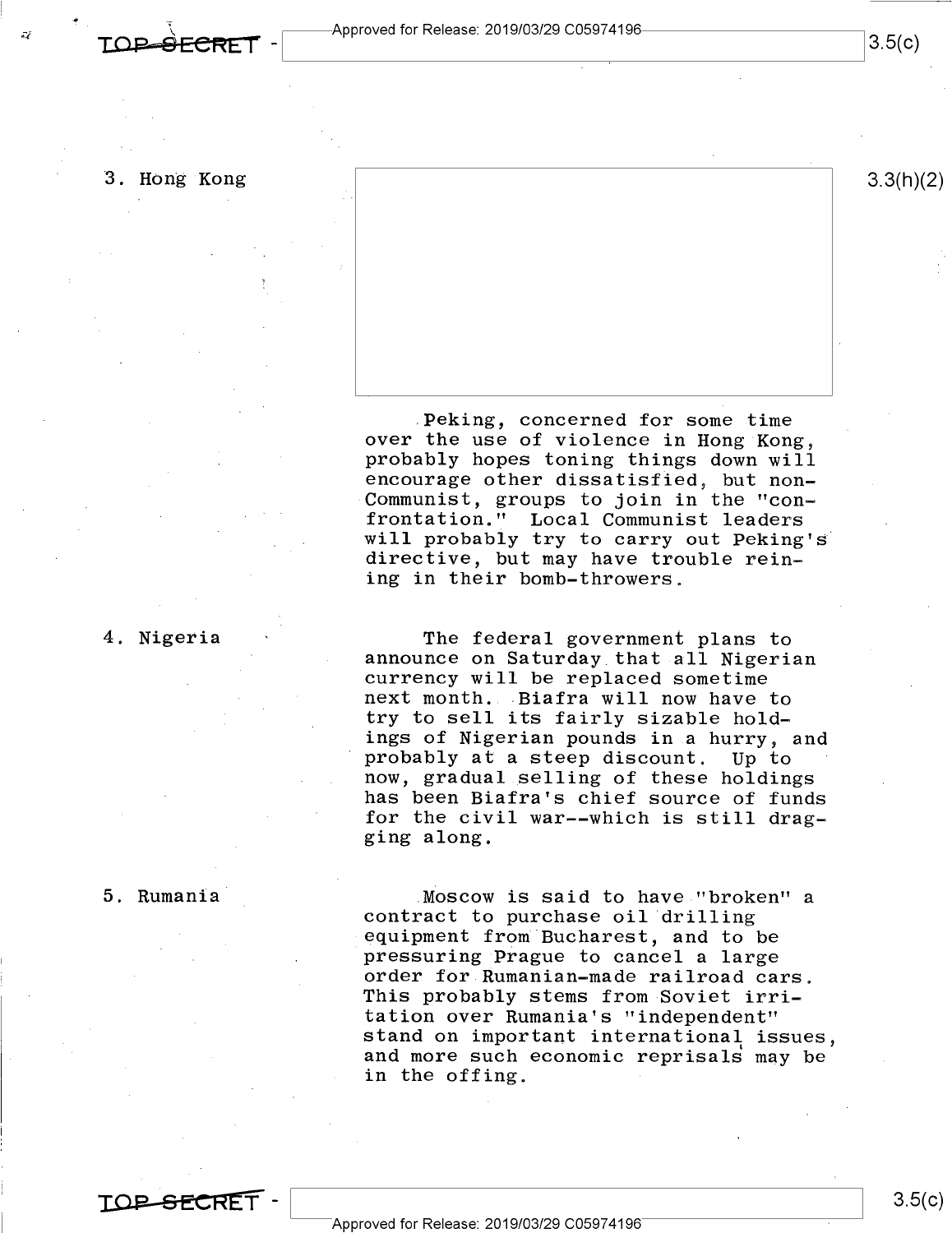### Approved for Release: 2019/03/29 C05974196

Top Secret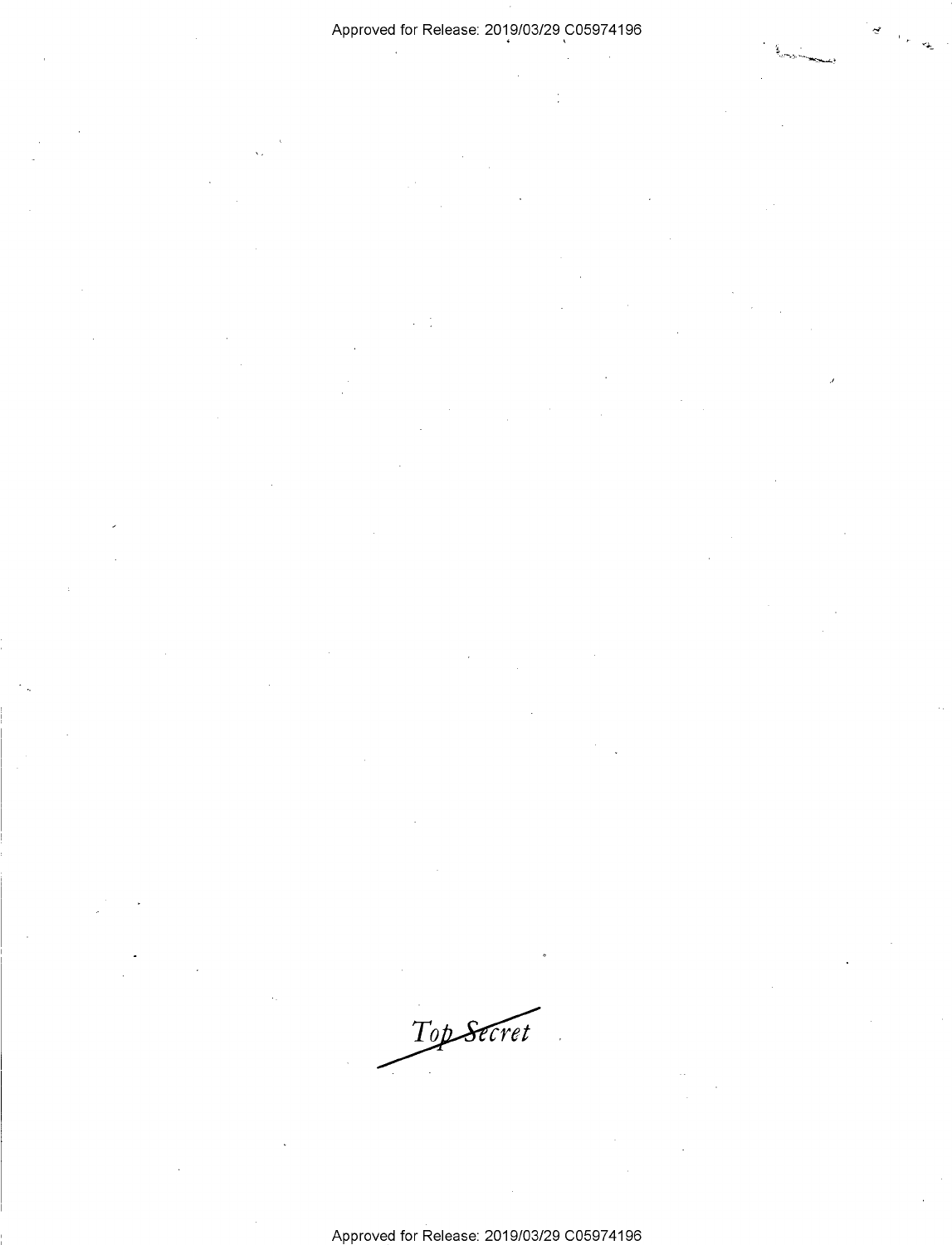$\epsilon$ 

I I. .: / <sup>1</sup> ' I/  $($ 

**Top Secret** 



## *FOR THE PRESIDENT'S EYES ONLY*

## Special Daily Report on North Vietnam

Top-Secret 3.5(c) 16 **29 December 1967** 

Approved for Release: 2019/03/29 C0597 4196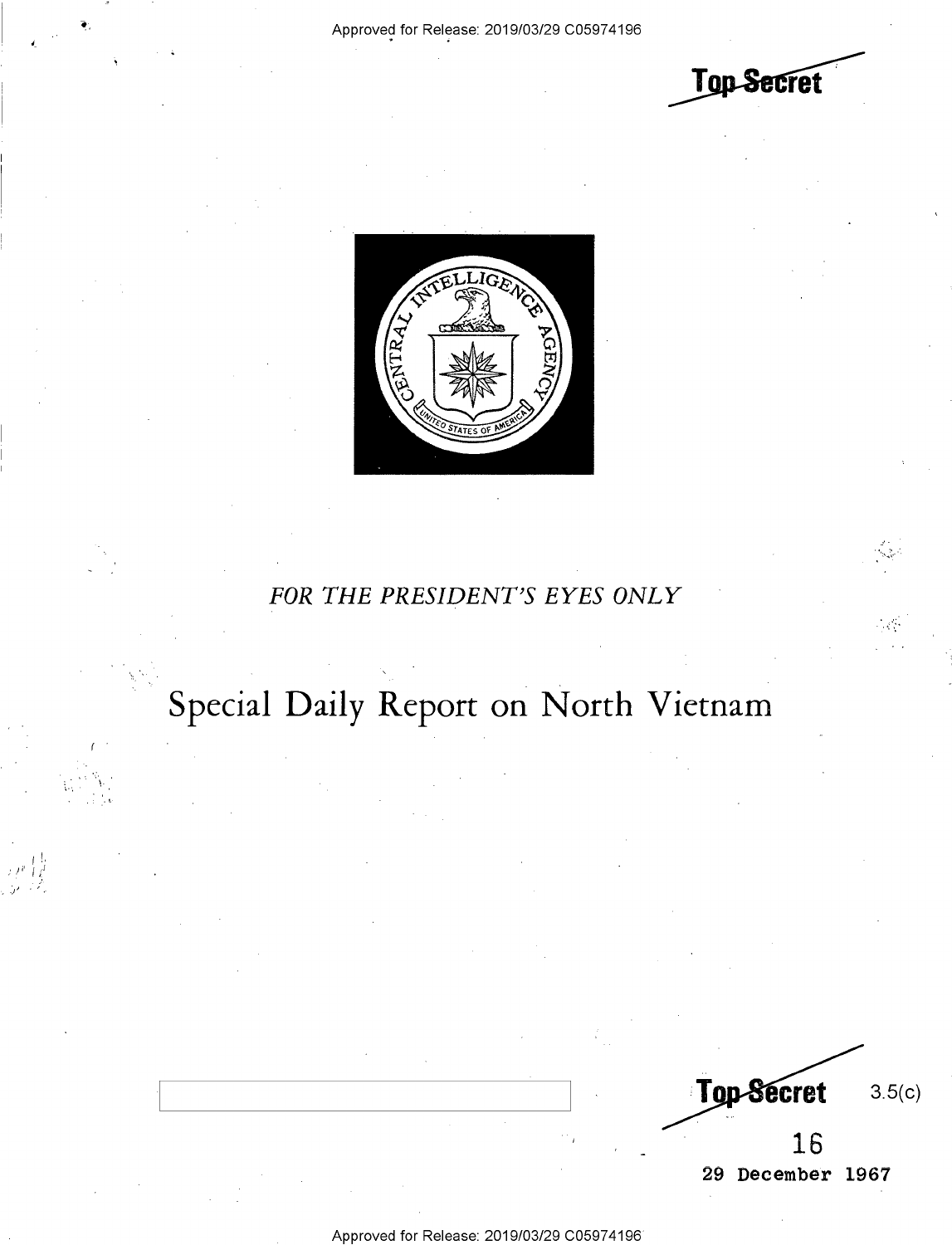**OPSECRET** 

•

Special Daily Report on North Vietnam for the President's Eyes Only

29 December 1967

#### I. NOTES ON THE SITUATION

. Hanoi Comments on President's Meeting with Thieu: Hanoi radio's domestic service has broadcast a Nhan Dan commentary of last Sunday on Thieu's meeting with President Johnson. Referring to the joint communique, Nhan Dan says, "acting on the orders of his US masters, traitor Thieu shamelessly raved about his national union policy." The article goes on to ridicule President Johnson's five-point peace proposal and to assert that the Americans themselves have given the lie to the "cheap, deceitful peace arguments" through "a series of recent aggressive actions." Included among these "aggressive actions," according to the article, is the "urgent airlift" of. more US troops last week.

Hanoi's international service summarized <sup>a</sup> similar Nhan Dan editorial of the next day. The US Embassy in Saigon comments that Hanoi's practice of tying conciliatory statements by the US with alleged new US acts of escalation \_has become a standard way for Hanoi to reject allied peace initiatives.

\* \* \*

Red River Crossings: Photography of 15 December shows three causeway-pontoon bridges in place or under construction across the Red River just north and south of the recently bombed Paul Doumer Bridge. The causeways run out from the banks and are constructed of rock and gravel laid across exposed sand Pontoon sections are added where necessary to complete the crossings. One causeway-pontoon bridge, located about 'three-quarters of a mile northwest of the Doumer bridge, is under construction. Two others, about a mile and a half south of the Doumer bridge, are operational. The new Red River crossings are believed capable of supporting a moderate level of truck traffic. The causeways should be serviceable for several months until undermined and washed out when the present seasonally low water in the Red River returns to normal about June. There are twelve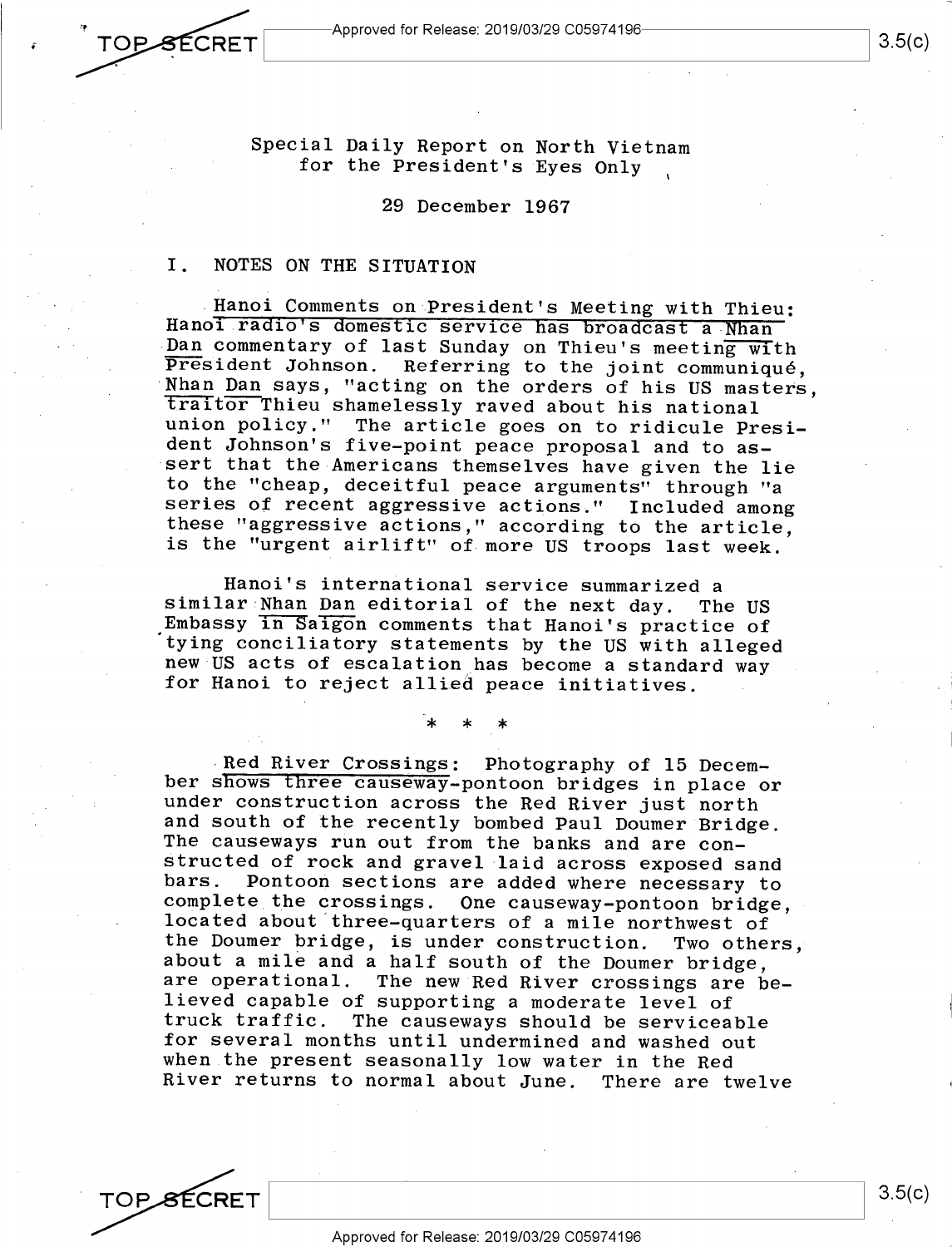·<br>TOP SECRET Approved for Release: 2019/03/29 C05974196 **TOP SECRET** Approved for Release: 2019/03/29 C05974196 3.5(c)

> other alternate crossing facilities along the Red River, half of them within five miles of the Doumer bridge.

## \* \* \*

Heavy Traffic in Hanoi Area During Christmas<br>Truce: In Hanoi during the 24hour Christmas truce observed heavy traffic on all roads in the Hanoi area and compared it with similar high volumes of traffic which have occurred during periods when inclement weather prevented US air ac-<br>tivity. solution observed traffic crossing into tivity. observed traffic crossing into<br>Hanoi over what appeared to be two pontoon or boatborne bridges (apparently the causeway-pontoon<br>bridges referred to in the previous item). The rebridges referred to in the previous item). cently bombed Paul Doumer Bridge was in almost complete darkness. Heavy traffic was also observed on highways leading into Hanoi from all directions.

\* \* \*

3.3(h)(2)

3.3(h)(2)

3.3(h)(2)

 $-2-$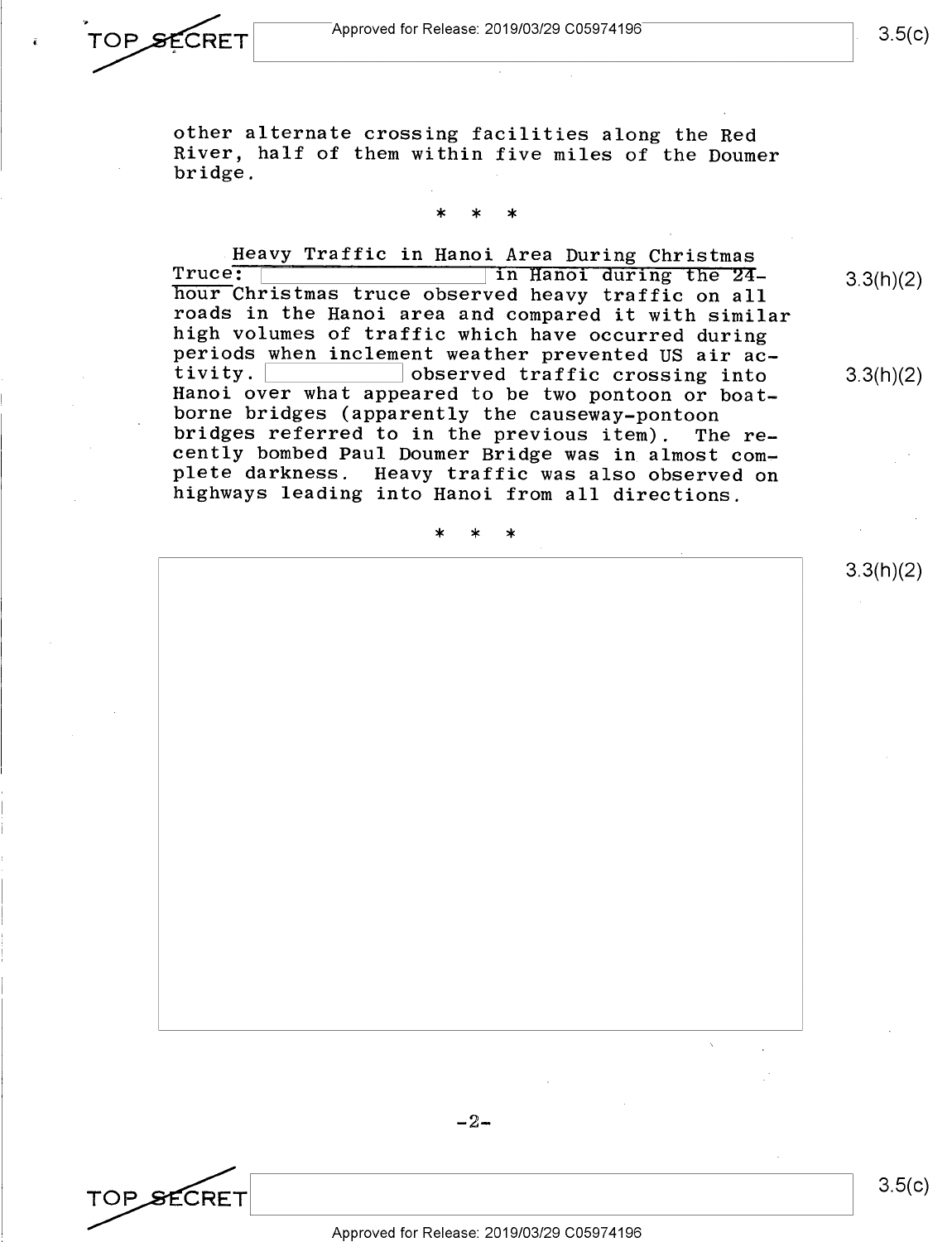Approved for Release: 2019/03/29 C0597 4196

TOP SECRET

TOP\_<del>S</del>ECRET

 $3.5(c)$ 

 $3.3(h)(2)$ 

## \* \* \*

Hanoi Sends More Students to Europe: Despite demands on manpower reserves at home, Hanoi is continuing to send large groups of people to bloc countries for training.

3.3(h)(2)

on previous groups has indicated that many are being trained in industrial and technical skills which would be necessary in the postwar rebuilding of the North Vietnamese economy.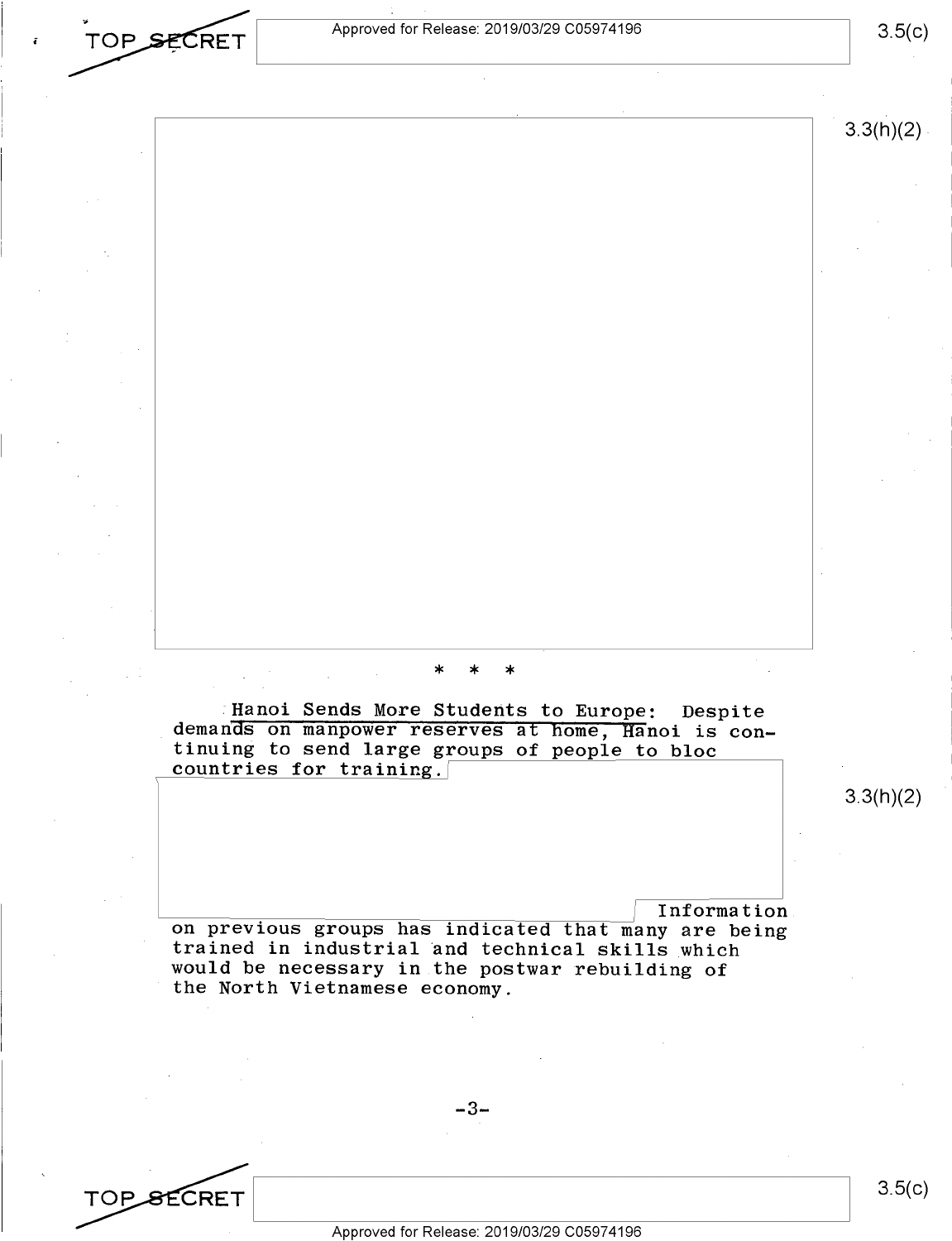'OF

SECRET

### II. NORTH VIETNAMESE REFLECTIONS OF US POLITICAL ATTITUDES ON THE WAR

The Front's Christmas Message to the American People: The Liberation Front's radio on 24 December broadcast the text of a Christmas letter from the Front's "Committee for Solidarity with the American People" to the American people. The letter contrasted the happiness of Christmas time in the US with the misery experienced by many Vietnamese--especially children. It praised those American people who openly protest the war and claimed that the coming new year will be marked by an unprecedented development of the antiwar movement. The movement, the Front message went on, will demand that the US Government respect the American people's wishes, put an end to the war, and repatriate all US troops.

Hanoi Reports Antiwar Protest in Texas: Hanoi in an English language broadcast yesterday reported without comment a recent antiwar protest<br>in Texas. Quoting Western news sources, the bre Quoting Western news sources, the broadcast stated that 55 members of the Austin "Committee to End the Vietnam War" held a one-hour Christmas day vigil outside the President's ranch "to protest against the US war of aggression in Vietnam."

\* \* \*

-4-

3.5(c)